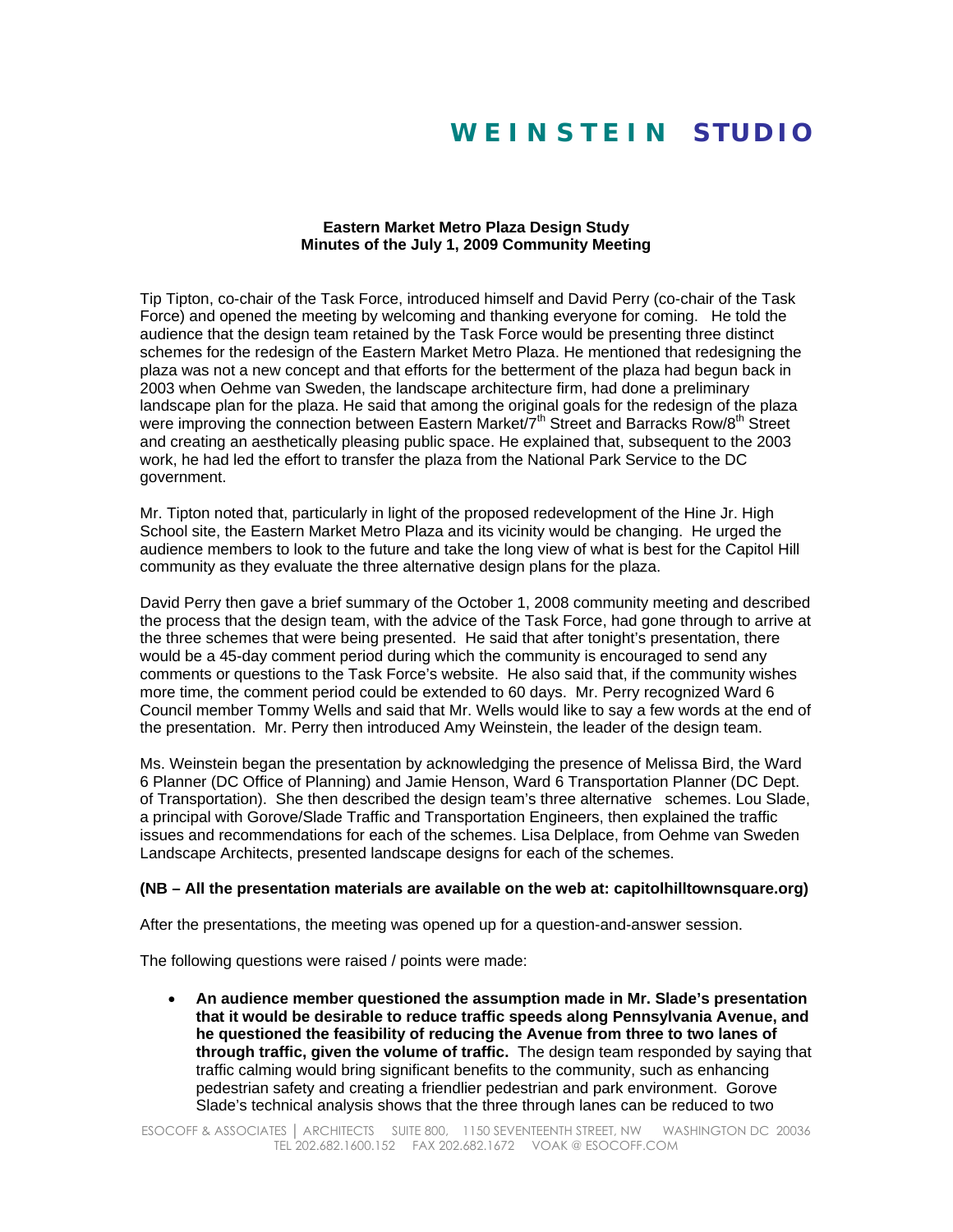lanes without adversely effecting traffic throughput. Mr. Slade explained that the three conceptual roadbed designs prepared by his firm will be presented to DDOT. If any of the alternative design concepts move forward, he said, DDOT will carry out more detailed studies, will seek more input from the community, and will make the final determination of project feasibility.

- **A questioner asked whether a comparison of travel times along Pennsylvania Avenue had been made between 15th and 5th Street for each of the alternatives.**  It was explained that travel times had been studied only through the study area (between  $7<sup>th</sup>$  and 9<sup>th</sup> Streets), not specifically between 15<sup>th</sup> and 5<sup>th</sup> Streets.
- **An audience member applauded the overall goal of creating a more pleasurable and vibrant public space. However, he cautioned that the designs need to be successfully integrated with the proposals for the Hine site. He went on to say that he thought that since the developer for Hine has not yet been selected, the timing of the process was premature. He asked: can't this process wait until the developer for the Hine site has been chosen in order that the two proposals get conceptually planned together?** Tommy Wells responded that with respect to the Hine process, he already has suggested that the DC Office of Planning organize a community charrette as soon as the developer is selected to help the project be better planned with the community and its needs. He suggested that coordination between the Hine site and the Eastern Market Metro Plaza be undertaken as part of that charrette. Mr. Perry pointed out that the Hine project is far ahead of the Eastern Market Metro Plaza design study, and he added that the Hine site very likely will get redeveloped long before any changes are made to the plaza.
- **One audience member expressed the view that the current configuration makes**  Barracks Row/8<sup>th</sup> Street feel too disconnected from Market Row<sup>7th</sup> Street and from **the wider community as a whole. The existing space is too fractured and unwelcoming, he said. This person feels that something needs to be done as soon as possible to improve things and that the "Central Park" alternative, in his opinion, does this the best.**
- **An audience member asked whether construction times have been estimated for each alternative and how the traffic would be managed during the construction process.** The design team responded that estimates of construction times had not yet been done as the designs produced so far are too conceptual. The length of construction time for each alternative would differ. If funding for construction eventually is secured, there would be a two year period for design, community input, project approvals, and preparation of construction documents before actual construction could commence.
- **One person commented that the "Triptych" has the greatest visual impact, and asked if there are other more quantitative ways by which the different alternatives could be assessed and evaluated.** It was explained that some elements, such as number of parking spaces, can be quantified and compared. However, some of the differences between the three schemes are qualitative. The design team expressed an interest in hearing suggestions from the community about other aspects or factors that might lend themselves to quantitative analysis.
- **One person asked the following three questions:** 
	- o **Whether one of the design goals specified for the team was to create temporary market space in the plaza.**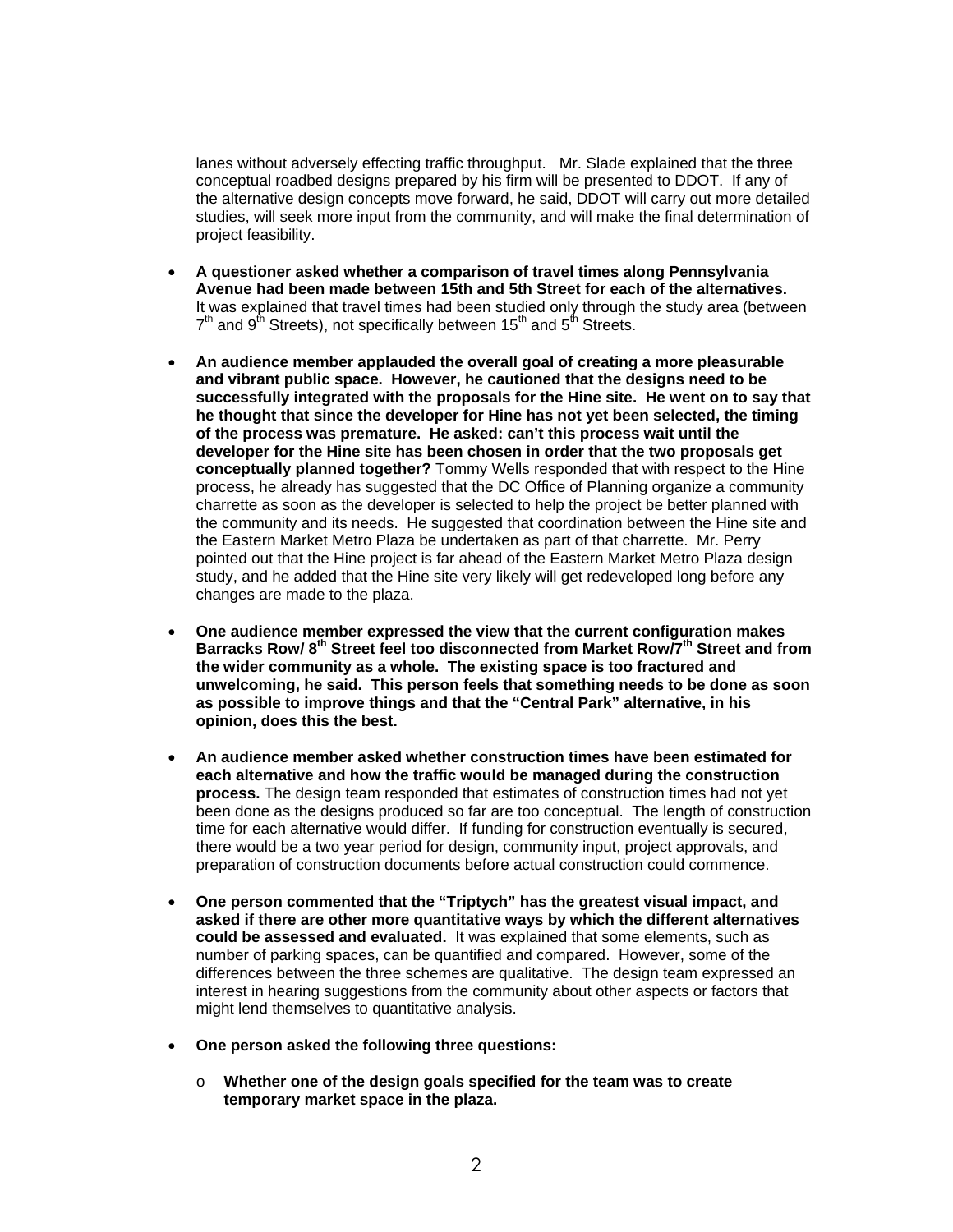The design team said that the design goals included the creation of flexible space in which such an activity potentially could occur. Each of the alternatives is intended to be flexible enough to work with or without temporary market space.

o **Whether a redesign of the Metro canopy is being considered.** 

The design team considered this but conversations with WMATA indicated that even if WMATA were to approve a redesigned canopy, it would not contribute to the cost of the new canopy, nor would it bear the cost of maintaining the new canopy. Therefore, all three alternatives leave the canopy unchanged.

o **How the alternatives were addressing the problem of crime and the management of the homeless.** 

The design team said that security design is incorporated into of each of the three concepts. The design approach to the homeless issue is to design a public space that is attractive to all parts of the community so that no one population dominates the space.

- **Someone asked whether any studies have been done to predict how traffic might be diverted into the neighborhood in each of the plans. The comment was made that the best way to handle the through traffic is to keep it on Pennsylvania Avenue.** The design team explained that the alternatives were designed to strike a balance between the needs of through traffic and the community's desire to have a more attractive and functional public space. Gorove Slade's technical analysis shows that all three designs can be achieved while maintaining reasonably efficient and functional traffic patterns. The analysis of the three alternatives involves evaluation of the trade offs between these issues. A member of the team observed that making Pennsylvania Avenue more efficient for through traffic should not be the paramount goal. No one, he said, would suggest running a roadway right down the middle of either Lincoln Park or Stanton Park simply to allow automobile traffic to proceed more efficiently.
- **Someone asked whether health aspects have been considered.** The design team responded that health aspects have not been studied.
- **An audience member made the following points: in the future, there will be far more traffic than there is today; since the 1850s, the space has always been used as a transportation hub; the other squares that exist in DC, such as Stanton Park or Lincoln Park, are not comparable as they do not have the same number of commuters.**
- **An audience member expressed surprise that in most of the comments made so far, the needs of the car seem to be considered more important than the needs of the residents.**
- **An audience member suggested that the "Triptych" is visually superior to the other two design concepts. As a long time resident of Capitol Hill, the speaker offered experience from New York City where at Columbus Circle, a similar proposal to reroute a straight street around a circle met with anxiety from the community fearing that it would inevitably create a bottleneck. In the end, the opposite occurred and the traffic was better organized. The speaker also feels that the "Central Park" alternative is more likely to divert traffic onto surrounding streets.**
- **Someone asked whether thought had been given to adding facilities such as smart bike, bike parking, and bike lanes, as well as other transit such as street cars.**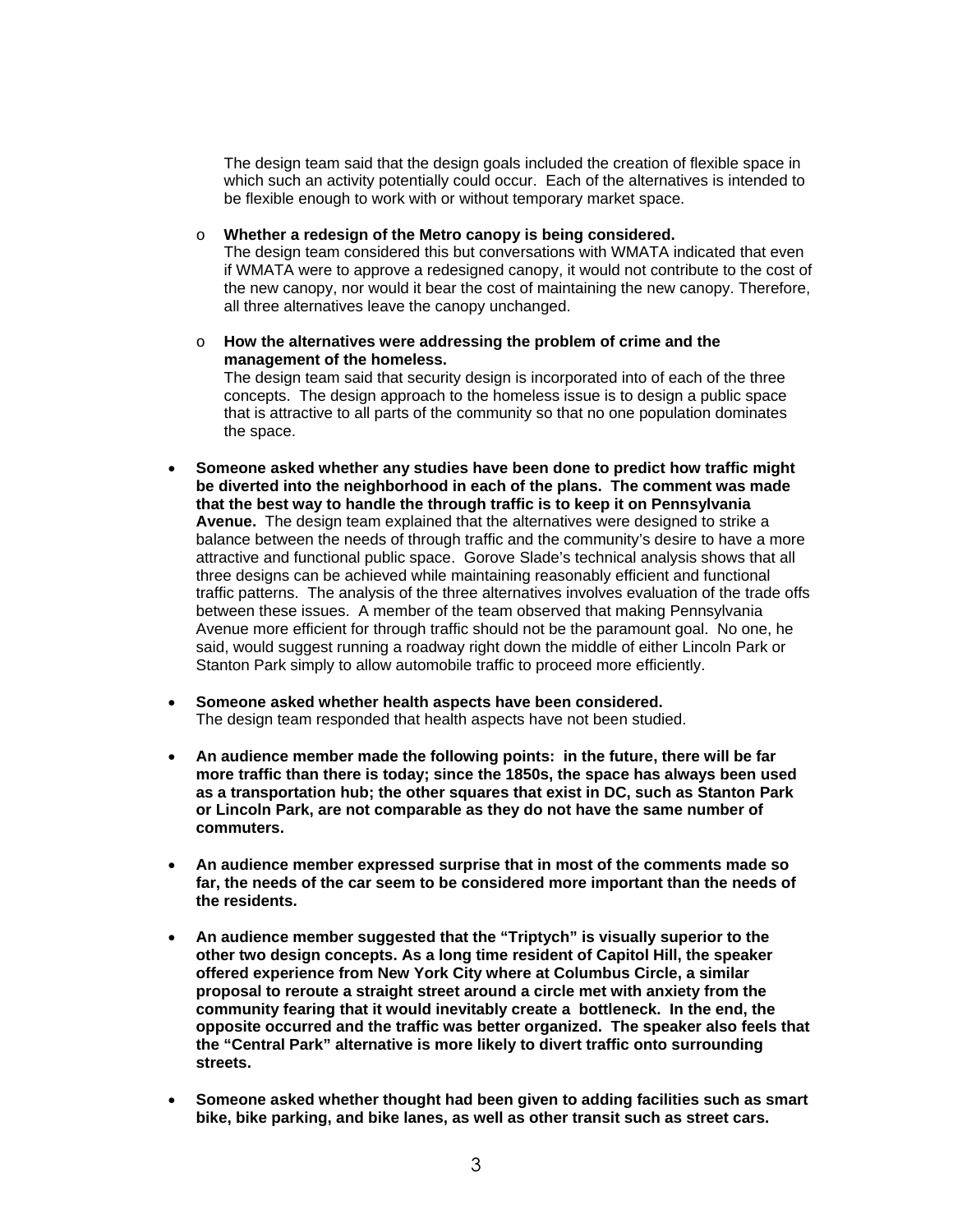The team explained that there is a dedicated bike lane shown on Pennsylvania Avenue in all three alternatives, in keeping with DDOT's published Master Plan. The alternatives are also designed to be flexible enough to accommodate future transit needs such as street cars. [The design team forgot to mention that DDOT is currently planning to install smart bikes in the Metro Plaza within the year].

- **An audience member said she doesn't like to drive around Dupont Circle; neither does she like to go there because she doesn't want to be around homeless people. Why create something like that in Capitol Hill, she said.**
- **Someone asked whether the importance of Pennsylvania Avenue as an emergency evacuation route for the city had been considered in the design.**  The design team responded that, in case of an emergency evacuation, all lanes of Pennsylvania Avenue on both sides of the median strip would be operated as one-way out with traffic lights being sequenced accordingly. Possibly one of the lanes would remain as inbound for emergency vehicles only. All three alternatives would allow for this to happen. The design team has not yet met with the Dept. of Homeland Security.
- **One person raised three issues:**
	- o **Clarify the location of bus stops, especially in the "Central Park" alternative, as it would be of great concern if bus stops were relocated to the north along 8th Street.**

The Design team responded that the locations of bus stops in the three alternatives will need to go through a review process with WMATA. No new bus stops are being proposed on 8<sup>th</sup> Street north of the Metro Plaza in any of the alternatives.

- o **Has any thought been given to providing amenities for dogs?**  The design team said that in all three alternatives, the space is being designed to be dog friendly but that no space is specifically set aside for this purpose.
- o **The "Central Park" alternative would seem to reduce traffic on 8th Street, which today is a very busy street.**
- **Clarification was sought as to which concept was rejected by NCPC and the Fine Arts Commission and why.**  The design team explained that there was an earlier scheme that the Task Force had

considered that was rejected by the staffs of the two Federal agencies because of its lack of formality and symmetry. The staffs indicated that if that scheme had been taken forward, it was unlikely to be approved by either Federal agency.

- **An audience member wanted to know how the design team was chosen and whether it was through an RFP process. Furthermore, they wanted to better understand how the project was being funded.**  It was explained that the money came from a Federal appropriation of approximately \$2.5 million for improvements to the site. Approximately \$300,000 has been spent on the design studies and there is now approximately \$2 million left. Although formal cost estimating has not yet been undertaken, the remaining sum is far less than what will be required for construction of any of the three alternatives.
- **Someone asked how the 45 day comment period had been chosen?**  Mr. Perry said that 30 to 45 days is a typical public comment period in most similar kinds of studies. He was open to the idea of extending the comment period to 60 days if the community feels the need for more time.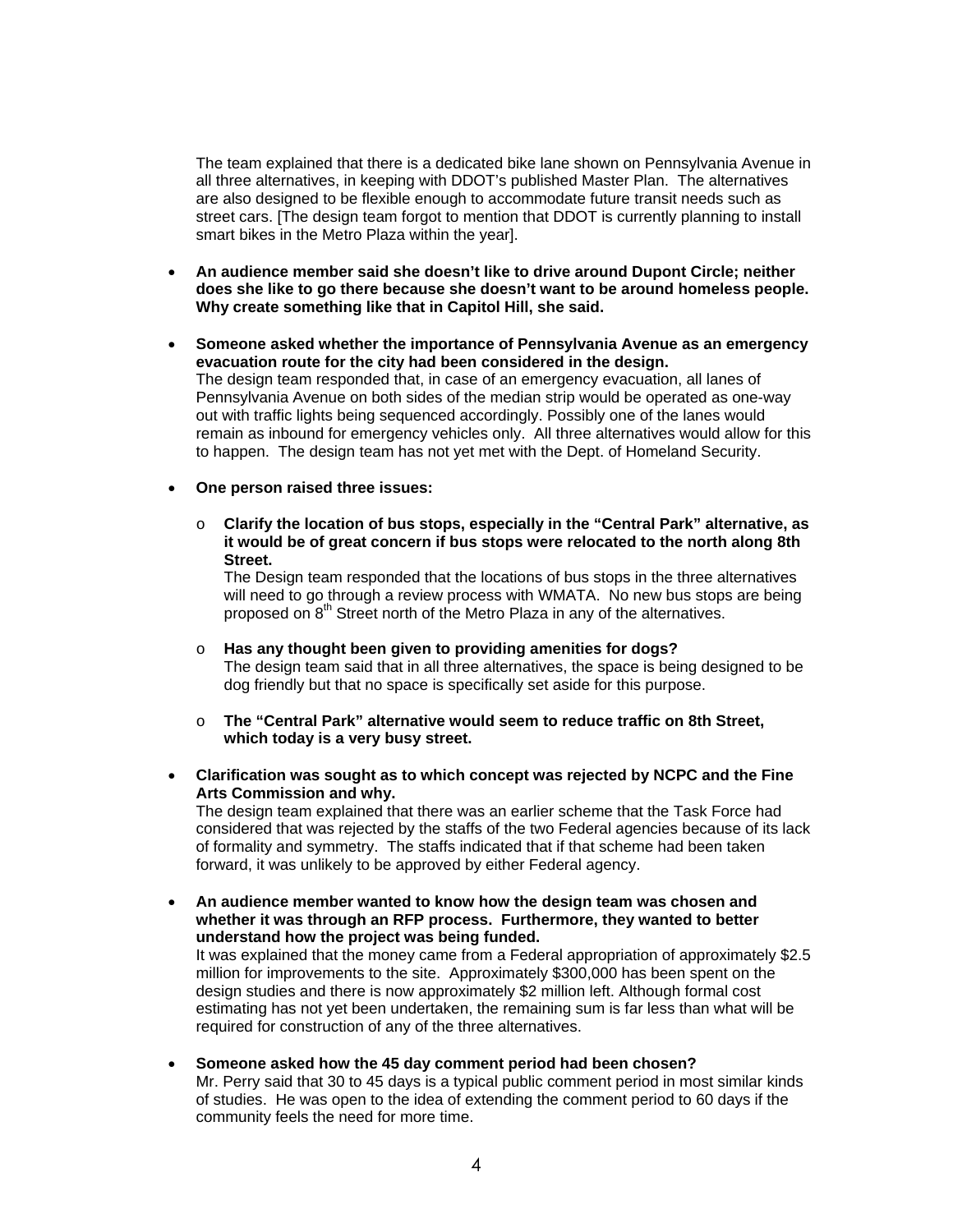- **One resident raised the following points:**
	- o **That the "Triptych" seemed the most reasonable alternative although he cautioned that if the two through-lanes as shown had to become three lanes, it seemed that the landscape plan would no longer work, making the number of lanes a decisive issue for this alternative.**
	- o **The consequences of the "Central Park" scheme on the residents of D Street North made it a non-starter for a number of reasons. First, the monetary compensation needed for those residents directly affected might be prohibitively high. Second, there would be legal challenges by the residents if such changes were seriously considered which might derail the process.**
- **Someone suggested that there was an opportunity to do more with the library, which in spite of being an important amenity on the square, is forgotten. Could it therefore be opened up or featured rather than have our back turned to it?**  Ms. Weinstein agreed that the library building is an important civic amenity and that it is a shame that it is largely in the background. She said that the design team had spoken to the librarian about the idea of incorporating library related activities into the area of the plaza directly across the street from the Library. It was also suggested that the two large evergreen magnolia trees in front of the building have the effect of masking its presence from the square. It was suggested that the trees could be pruned or replaced by a different type of tree.
- **Clarification was sought as to what problems the design team was seeking to fix, as this was still not clear. It was felt that this project was mostly driven by merchants who want better business connections. Wouldn't this be fixed by the redevelopment of the Hine site? The speaker also said that additional analysis of traffic patterns is necessary to properly assess the three alternatives.**
- **One person raised the following three points:**
	- o **That it is rare for more than two travel lanes to be used along Pennsylvania Avenue because of cars turning and vehicles double parking. Would removing double-parking be detrimental to businesses?**
	- o **South Carolina Avenue is very congested at the moment and wouldn't want to see a proposal that adds to this problem.**
	- o **Expressed the view that parents like herself might never take their children to play in the middle of Pennsylvania Avenue, as was being suggested in the "Triptych" alternative.**
- **One person said he uses and likes the space as it is today and stressed the importance of the site as a transportation hub. He said that 8th Street is one of the City's busiest bus routes and therefore that he would be worried about affecting bus routes or changing the location of bus stops.**
- **An audience member expressed support for the "Triptych" alternative and said that it is an innovative reinterpretation of the downtown DC circle. This person wants to better understand what the impact of the "Triptych" would be on residents.**
- **An audience member said that the "Triptych" alternative might add travel time to emergency vehicles. He also said that it seemed very dangerous for these**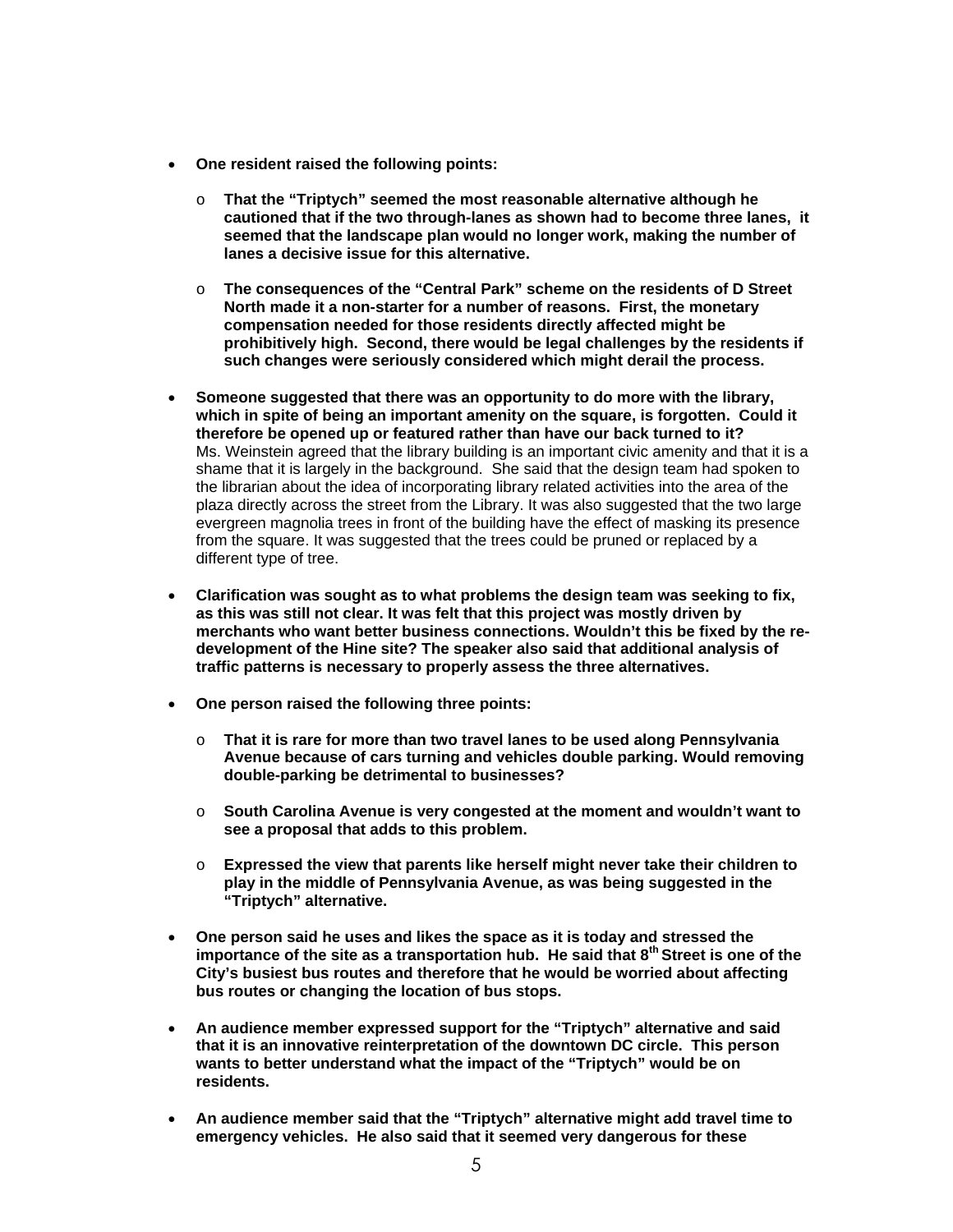**vehicles to go straight through the park via the 8th Street "buses and emergency vehicles only" lane as they would under the "Central Park" alternative.** 

- **One person asked: how far would the neighbors on D Street North be from Pennsylvania Avenue in the "Triptych" alternative?** Mr. Perry responded that there are 12 houses on this block. Under the "Triptych" alternative, the five houses on the eastern side of the block would be farther from Pennsylvania Avenue than they are today. The two houses in the middle of the block would be the same distance, and the five houses to the west would be closer to Pennsylvania Avenue than they are now. He said that the closest neighbor's house would be 80 feet from Pennsylvania Avenue.
- **An audience member expressed the view that all the alternatives fail to provide a clear line of sight from the Metro entrance across the plaza, thereby making the area less safe. This person said that all the alternatives show trees and planting that would create shadows and blind spots.**  The design team responded that this issue, in fact, has been addressed in all three

alternatives. Reference was made to the section drawings that illustrate how each alternative provides a clear line of sight. Lighting also would be carefully designed, in a later phase of the project, to avoid shadows.

• **Someone asked what would happen to the two driveways of houses on D Street North.** 

The design team responded that in all three alternatives, the configuration of D Street North would remain as it is today, thereby leaving those driveways unchanged.

- **One audience member expressed the view that in the "Central Park" alternative, no consideration has been given to the southern portion of D Street. As owner of a retail store on that block, she said that the "Central Park" alternative would be detrimental to her business and her family's investment. More activity from cars would be harmful to her store, she said, and she specifically chose her current location because it is away from the road.**
- **One person suggested that the study area be broadened as the proposed changes would not only impact the local community but also people throughout the city, as well as commuters from Maryland. Their needs are important too, she asserted.**
- **Someone remarked that the intent seems to be to slow down life on the site in order to make it more pleasant. This person thinks that maximizing efficiency is preferable so that everyone can get to where they want to as quickly and easily as possible. He said that there are plenty of other places on the Hill with parks that residents can enjoy and that serve that purpose better than Eastern Market Metro Plaza.**
- **An audience member pointed out that many children live on D St. North and said that the proposed alternatives will make it less safe for them. Local emergency vehicles, for instance, would need to go through "Central Park" making it unsafe. Furthermore, this person said that crossing into Stanton Park or Lincoln Park today is dangerous and this condition should not be replicated.**
- **The following comments were made by a member of the audience:**
	- o **The "Central Park" alternative creates an island that forces people to cross Pennsylvania Avenue to reach the Metro. In the "Triptych" alternative, pedestrians coming from the northeast would need to cross Pennsylvania**